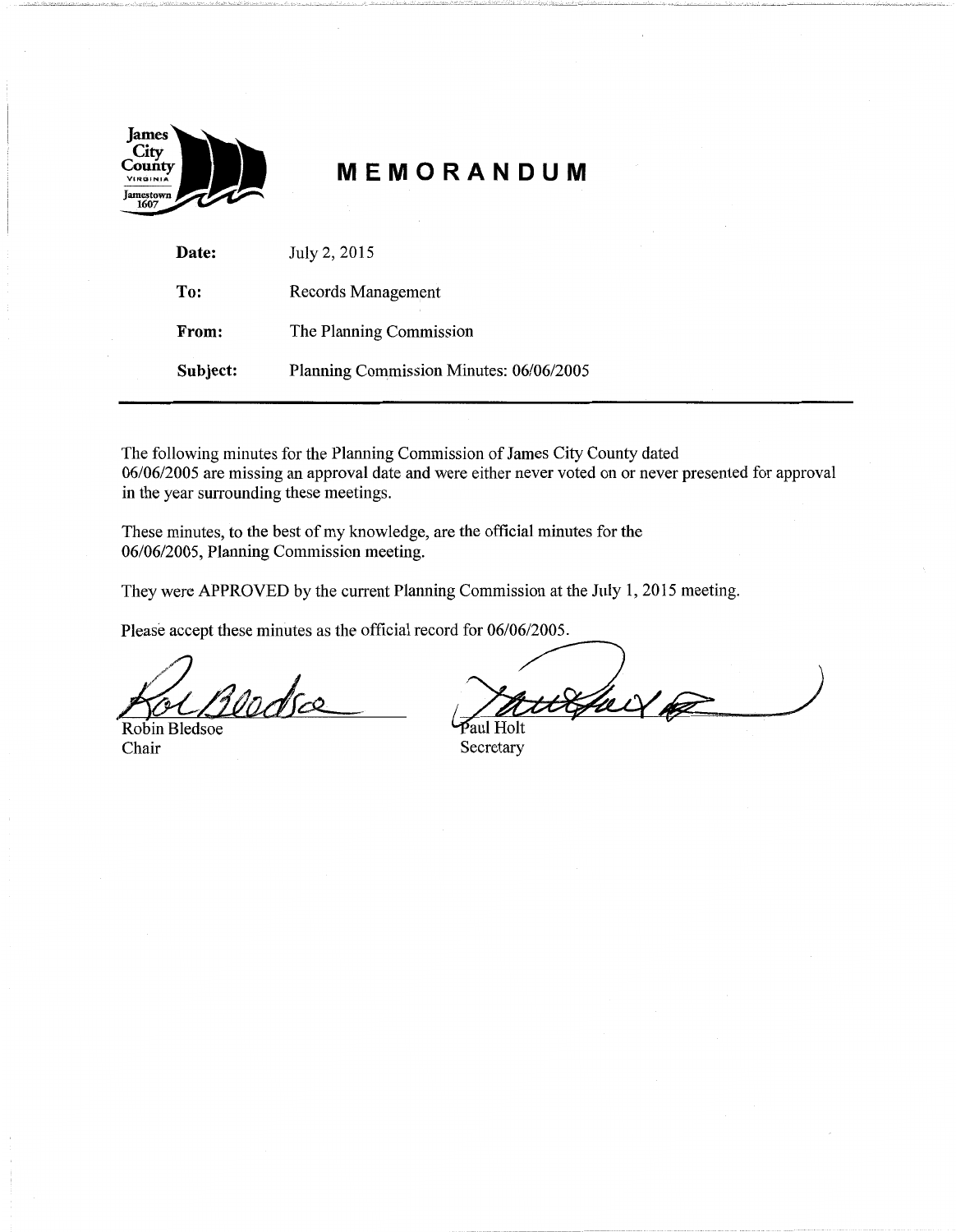A REGULAR MEETING OF THE PLANNING COMMISSION OF THE COUNTY OF JAMES CITY, VIRGINIA, WAS HELD ON THE SIXTH DAY OF JUNE, TWO-THOUSAND AND FIVE, AT 7:00 P.M. IN THE COUNTY GOVERNMENT CENTER BOARD ROOM, 10I-F MOUNTS BAY ROAD, JAMES CITY COUNTY, VIRGINIA.

1. ROLLCALL Jack Fraley Ingrid Blanton Donald Hunt George Billups Jim Kennedy (arrived late) Mary Jones Wilford Kale

ALSO PRESENT Marvin Sowers, Planning Director Leo Rogers, County Attorney Matthew Arcieri, Senior Planner Toya Ricks, Administrative Services Coordinator

### 2. MINUTES

Mr. Fraley corrected page 4...."vote 5-0 (Kennedy absent; Kale abstained)" and page II ...Fraley "would" support.

Ms. Jones corrected page 3...spelling of "Committee", "New Town", "environmental."

Ms. Blanton corrected page 4...spelling of "environmental" and page 10.....spelling of "Mr. Krapf'.

Mr. Kale motioned to approve the minutes as amended.

Mr. Fraley seconded the motion.

**In**a unanimous voice vote the minutes were approved as amended (6-0, Kennedy absent).

## 3. COMMITTEE AND COMMISSION REPORTS

### A. DEVELOPMENT REVIEW COMMITTEE (DRC)

Mr. Fraley presented the report. The DRC considered 7 cases at its June 1<sup>st</sup> meeting. Six of the cases were deemed routine and unanimously recommended for preliminary approval pending agency comments: Stonehouse - The Fairways, Stat Services, Williamsburg Indoor Sports Complex Expansion, Warhill Sports Complex-Basketball Facility, New Town – Neighborhood Green Site, and the proposed third high school. A follow-up meeting will be held on Wednesday, June 8<sup>th</sup> to discuss concerns about the feasibility of the design for the high school to meet future expansion needs and provide adequate athletic fields.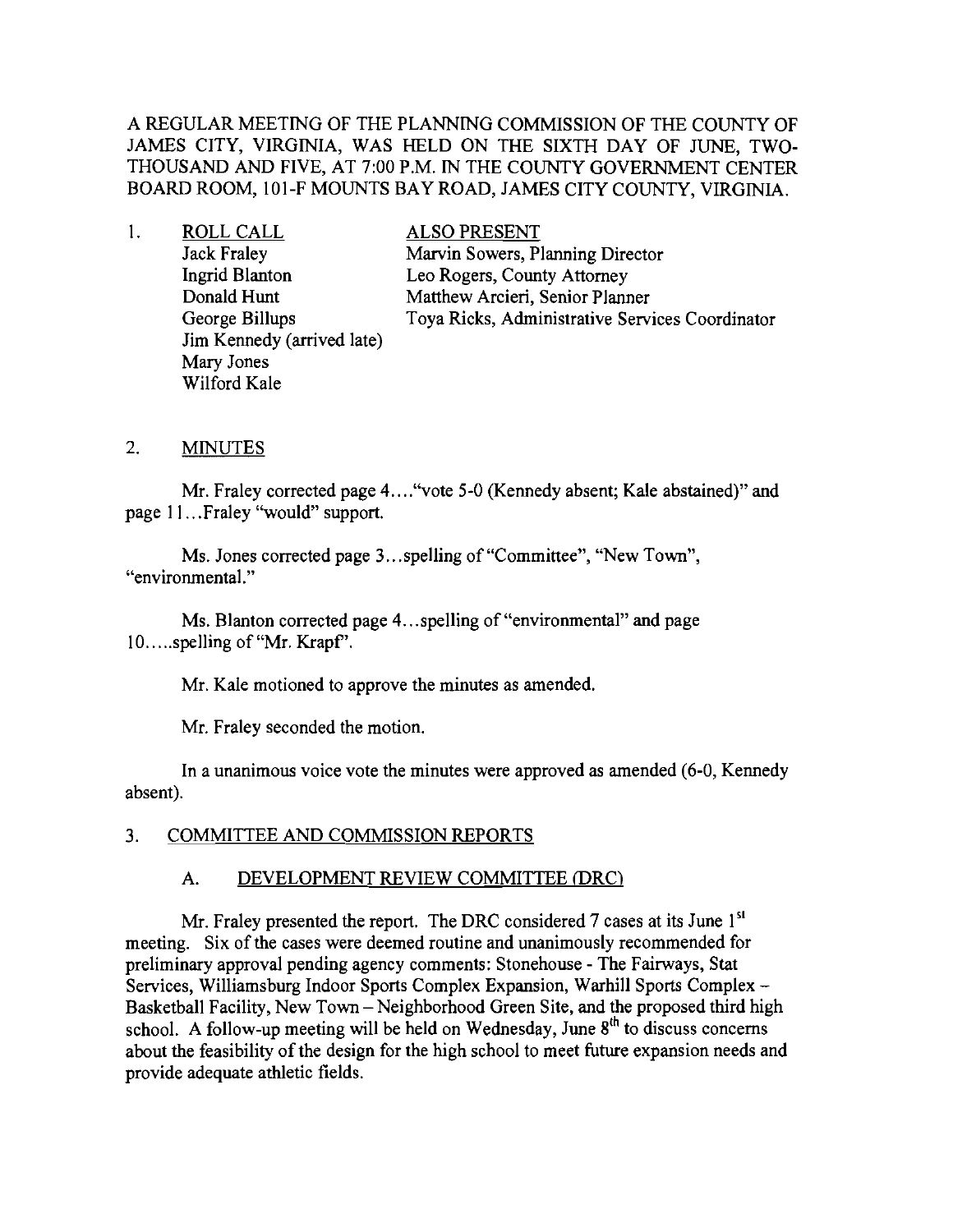Mr. Kale motioned to approve the report.

Ms. Blanton seconded the motion.

In a unanimous voice vote the report was approved (6-0, Kennedy absent).

#### B. OTHER COMMITTEE REPORTS - None

#### 4. PUBLIC HEARINGS

- A. Z-4-05/SUP-7-05 New Town, Langley Federal Credit Union
- B. Z-7-05/MP-5-05 Jamestown Retreat
- C. Z-9-05/MP-6-05 Governor's Grove
- D. Z-8-05 Williamsburg Wicker and Rattan Retail Center
- E. Z-6-05/MP-4-05 Warhill Tract
- F. SUP-4-05 Christian Life Center Tower

Mr. Hunt stated that the applicants for items 4-A through 4-E requested deferral of those cases until the July  $11^{th}$  meeting. The applicant for item 4-F requested an indefinite deferral.

Mr. Hunt opened the public hearing.

Mr. Kale stated his concerns about a by-right tower on the Christian Life Center site. He requested staff to investigate any potential problems.

Mr. Sowers talked about the height requirements for towers and stated that staff would investigate the matter.

Mr. Hunt asked if the tower would be camouflaged.

Mr. Sowers said the applicant had not submitted a final design proposal.

Mr. Fraley stated his agreement with Mr. Kale's comments.

Mr. Billups spoke about a previous cell tower application. He suggested that the Commission and Board consider the future of towers in the County and be equitable in applying the policy.

Mr. Hunt stated that with the changes in technology the policy concerning towers continues to be an on-going process.

Mr. Sowers briefed the Commissioners on the history of the Wireless Communications Facilities Policy and related Ordinance.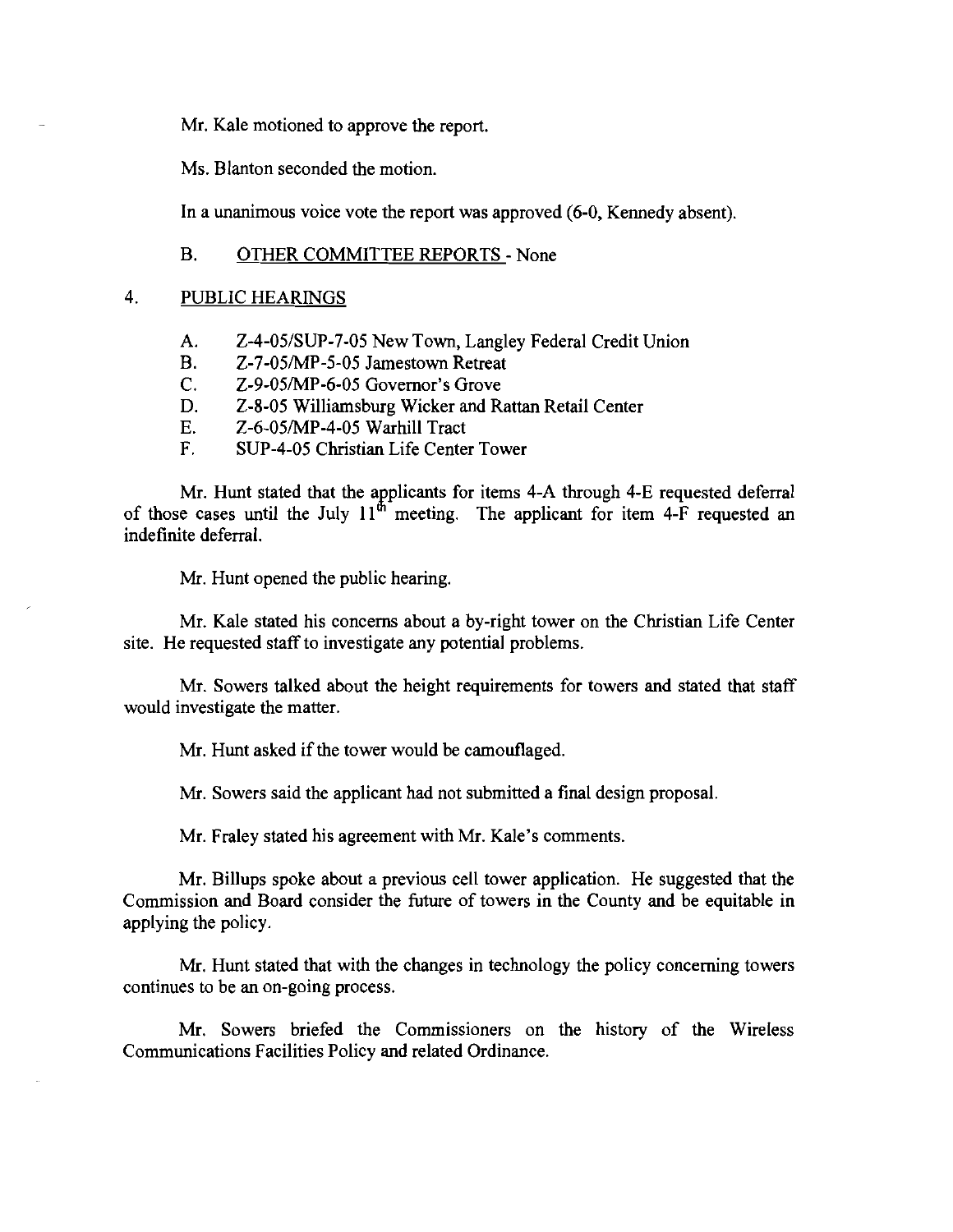Mr. Kennedy said the need for such facilities increases as the demand for cellular phones continues to rise.

Mr. Sowers mentioned an Initiating Resolution concerning Wireless Communications Facilities in the R-4 District that the Commissioners would be asked to consider later in the evening.

Hearing no requests to speak, the public hearings were continued to July **II,** 2005 except Case No. SUP-4-5 Christian Life Center Tower which was indefinitely deferred.

#### G. AFD-7-86 Mill Creek - Andrews Addition

Mr. Matthew Arcieri presented the staff report. Eugene and Mary Andrews have applied to add 102.85 acres into the existing Mill Creek Agricultural and Forestal District (AFD). On May 26, 2005 the AFD Advisory Committee recommended approval. Staff also recommended approval.

Mr. Kale asked about the portion ofthe parcel adjacent to North Riverside Drive.

Mr. Arcieri said the parcel is a flag lot with 25 feet of road frontage on North Riverside Drive.

Ms. Jones asked Mr. Arcieri to explain the AFD program.

Mr. Arcieri explained that in exchange for a reduction in property taxes a landowner agrees to place certain restrictions on the development of their property.

Mr. Sowers added that it is a tool used by the Board and County to preserve open space, farmland, and woodlands.

Mr. Hunt said that the policy also added protection to landowners against encroachments from easements.

Mr. Kale asked about the location of the Mill Creek District.

Mr. Arcieri showed the District on the location map.

Mr. Hunt opened the public hearing.

Hearing no request to speak, the public hearing was closed.

Mr. Kennedy motioned to approve the application.

Ms. Jones seconded the motion.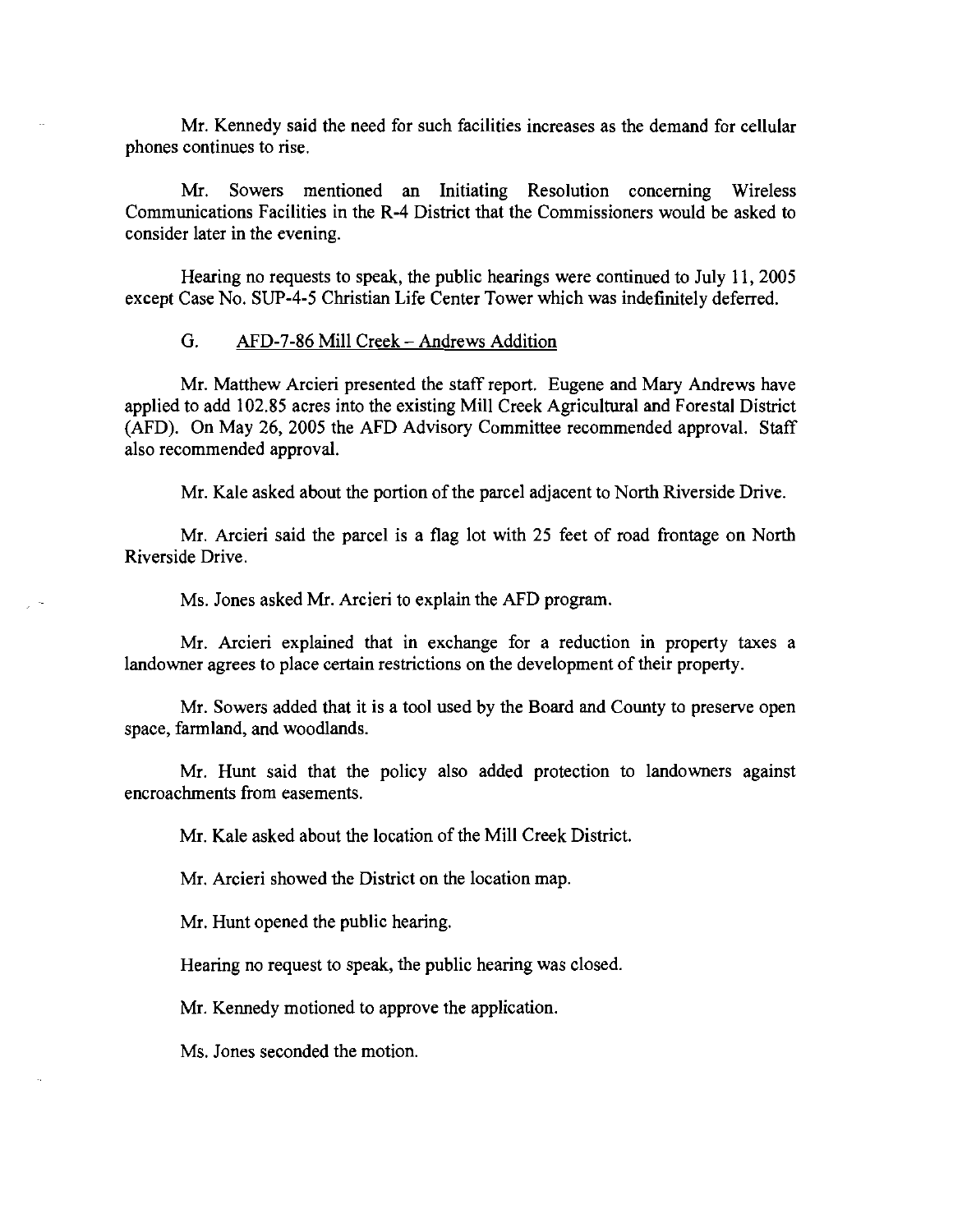In a unanimous roll call vote, the motion passed (7-0). AYE: Hunt, Jones, Fraley, Blanton, Kennedy, Kale, Billups (7); NAY: (0).

## H. ZO-3-04 Zoning Ordinance Amendment – Mixed Use Fast Food

Mr. Matthew Arcieri presented the staff report. Mr. Arcieri stated that during a review of recent Mixed Use Rezoning cases Staff discovered the omission of fast food restaurants. In December 2004 the Planning Commission Policy Committee recommended that fast food restaurants be included as a Specially Permitted Use. Staff recommended approval.

Ms. Blanton asked if there had been discussions on drive-thrus.

Mr. Arcieri said he thought the Committee's primary concern was that impacts of fast food restaurants including their drive-thru lanes could not be mitigated through the by-right development process and that Planning Commission and Board review would allow mitigation of such impacts.

Ms. Blanton asked for examples of developments where this has been an issue.

Mr. Arcieri named the current and recently approved Mixed Use Districts.

Ms. Blanton commented on the varying degrees of vehicular, pedestrian, and bicycle traffic among the Districts.

Mr. Arcieri said that he thought the concern was that Districts with less formal design review processes would not be able to mitigate impacts as well as those with a more formal process.

Mr. Billups said that a by-right use would not allow the same amount of control over impacts. He said the SUP process allows for appropriate mitigations based upon the needs of the surrounding area.

Mr. Hunt opened the public hearing.

Hearing no requests to speak, the public hearing was closed.

Mr. Kennedy abstained from voting stating his involvement in the restaurant business.

Mr. Fraley motioned to approve the application.

Ms. Blanton seconded the motion.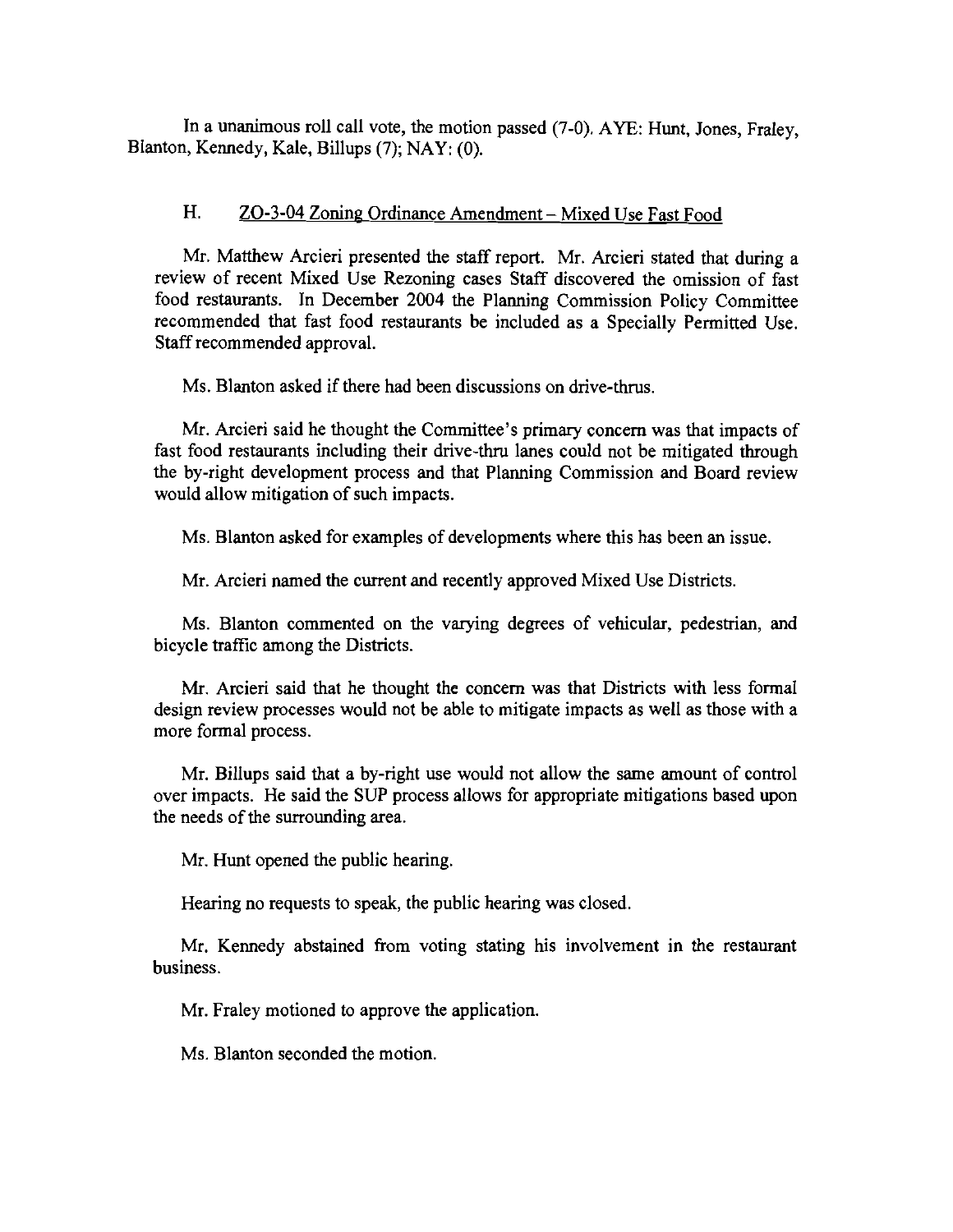On a roll call vote, the vote was (6-0-1). AYE: Billups, Kale, Fraley, Blanton, Jones, Hunt (6); NAY:(O); ABSTAIN: Kennedy (I).

## I. ZO-3-05 Zoning Ordinance Amendment - Zoning Fee Change

Mr. Arcieri presented the request. Staff prepared a proposal to increase rezoning acreage fees, remove the cap on rezoning fees and to increase fees for residential site plan review. The fee increase was estimated to generate \$30,000 in additional revenue which was included in the Fiscal Year 2006 budget approved by the Board of Supervisors. Staff recommended approval.

Mr. Kennedy asked about the steep increase in fees.

Mr. Arcieri stated that after reviewing all the Division's fees staff felt the rezoning fees and residential site plan were the only ones that could be increased and still be competitive.

Mr. Sowers added that the Division was asked by the Board to identify fees that have some room for adjustment. He stated that the fees were high when compared with surrounding localities. He also stated that the proposed fees were within the range of other Virginia localities that are attempting to recover a larger percentage of staff services for development review.

Mr. Kennedy wanted to know if other localities had a cap on rezoning fees.

Mr. Arcieri did not know if a cap existed in other localities.

Mr. Kennedy felt the proposal was punitive to larger landowners who, after having kept their property rural, might now find themselves having to develop it.

Mr. Arcieri told the Commissioners that the Board asked staff specifically to consider removing the rezoning cap. He stated that he understood the reasoning to be that larger acreage means larger staff workload and resources.

Mr. Billups asked if the purpose of the increase was staff pay or retarding growth. He also stated that he had a problem with charging to compensate for staff services.

Mr. Sowers answered that staff was trying to identify a figure to generate revenue and did not have any goals relative to growth.

Mr. Kennedy confirmed that the increase would fund the \$30,000 newly created half-time position. He also stated that he felt the funds could be found somewhere in the County's \$135.2 million budget.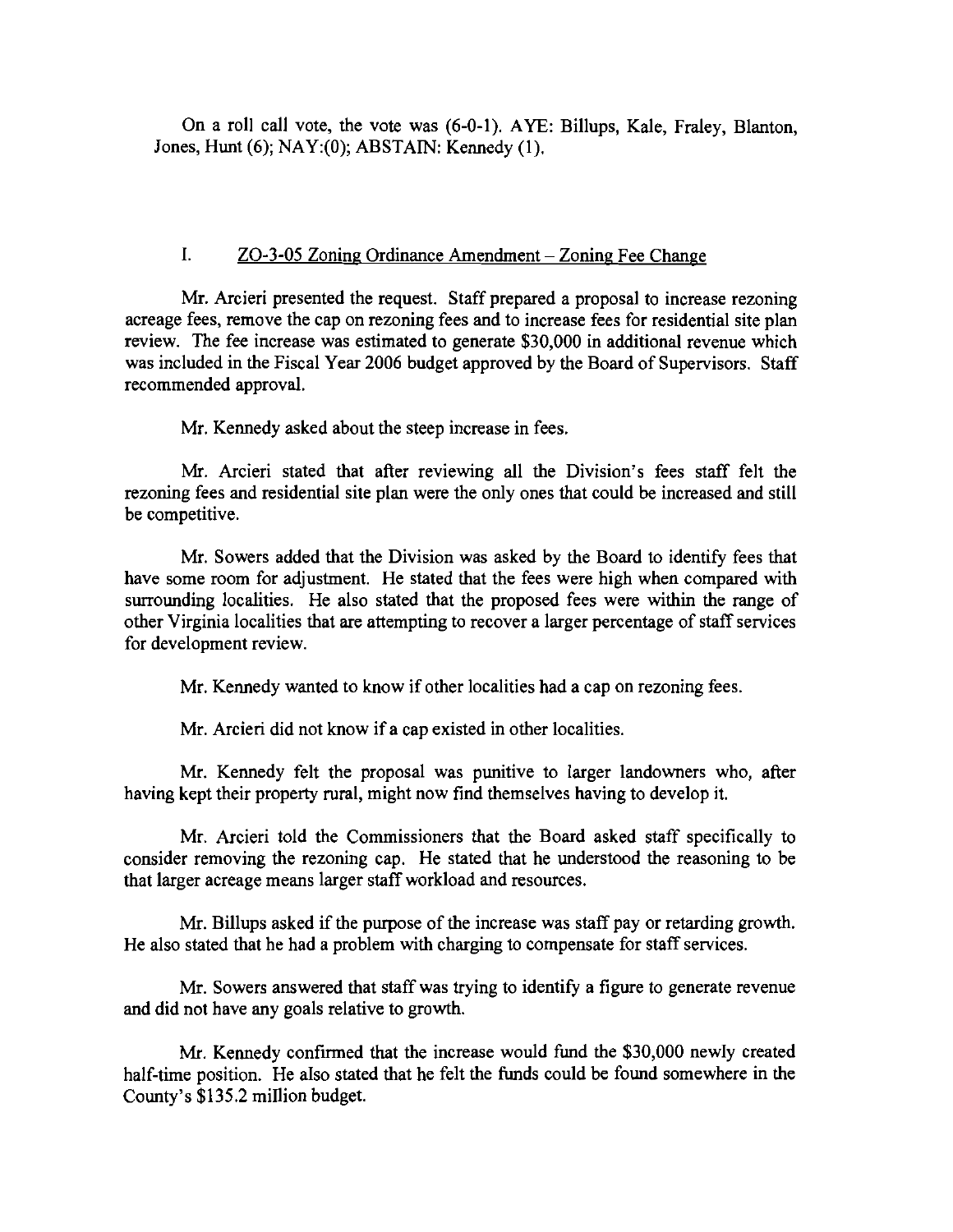Ms. Blanton said if fees had to be increased then this proposal was more appropriate than the previous request. She said she agreed with Mr. Kennedy that imposing fees was not an appropriate way to address budgetary needs.

Mr. Fraley agreed with Mr. Kennedy and Ms. Blanton. He said the proposal would make the County extremely non-competitive with Williamsburg and York County especially at the 10 acre level. He asked about a comparison with other localities on residential fees.

Mr. Arcieri said he thought James City County was on the higher end of those fees as well.

Mr. Sowers said that residential site plan fees were calculated differently in the different localities making comparison more difficult.

Mr. Kale asked the rational behind instituting the \$15,000 rezoning cap initially.

Mr. Sowers assumed it was put in place so as to not be unfair to large landowners and to keep fees more competitive.

Mr. Hunt thought it might have been to limit the punitive nature on large developments.

Mr. Kennedy pointed out the resignation of Senior Planner, Chris Johnson, and other Planners recently. He encouraged the Board to look at the quality of people that are being lost and to start paying staff accordingly and to look at upward mobility for them. Mr. Kennedy recommended the County find a way to fund the \$30,000 half-position and other positions as well.

Ms. Jones also stated her concern with funding a position through fees. She asked what would happen if the fees generate an overage or shortfall or if the position were eliminated.

Mr. Arcieri and Mr. Sowers explained that the funds are deposited into the General Fund which funds all the County departments so that any overage or shortfall would be absorbed into the County budget. Mr. Sowers also said the fees would not be reduced if the position were eliminated absent any Board or Commission action.

Mr. Hunt opened public hearing.

Mr. Robert Duckett, Peninsula Housing and Builders Association (PHBA) Director of Public Affairs, stated that the group was not opposed to increased fees when the increase is tied to the administrative costs of providing a service, but this was not the case. Mr. Duckett recommended the request be denied.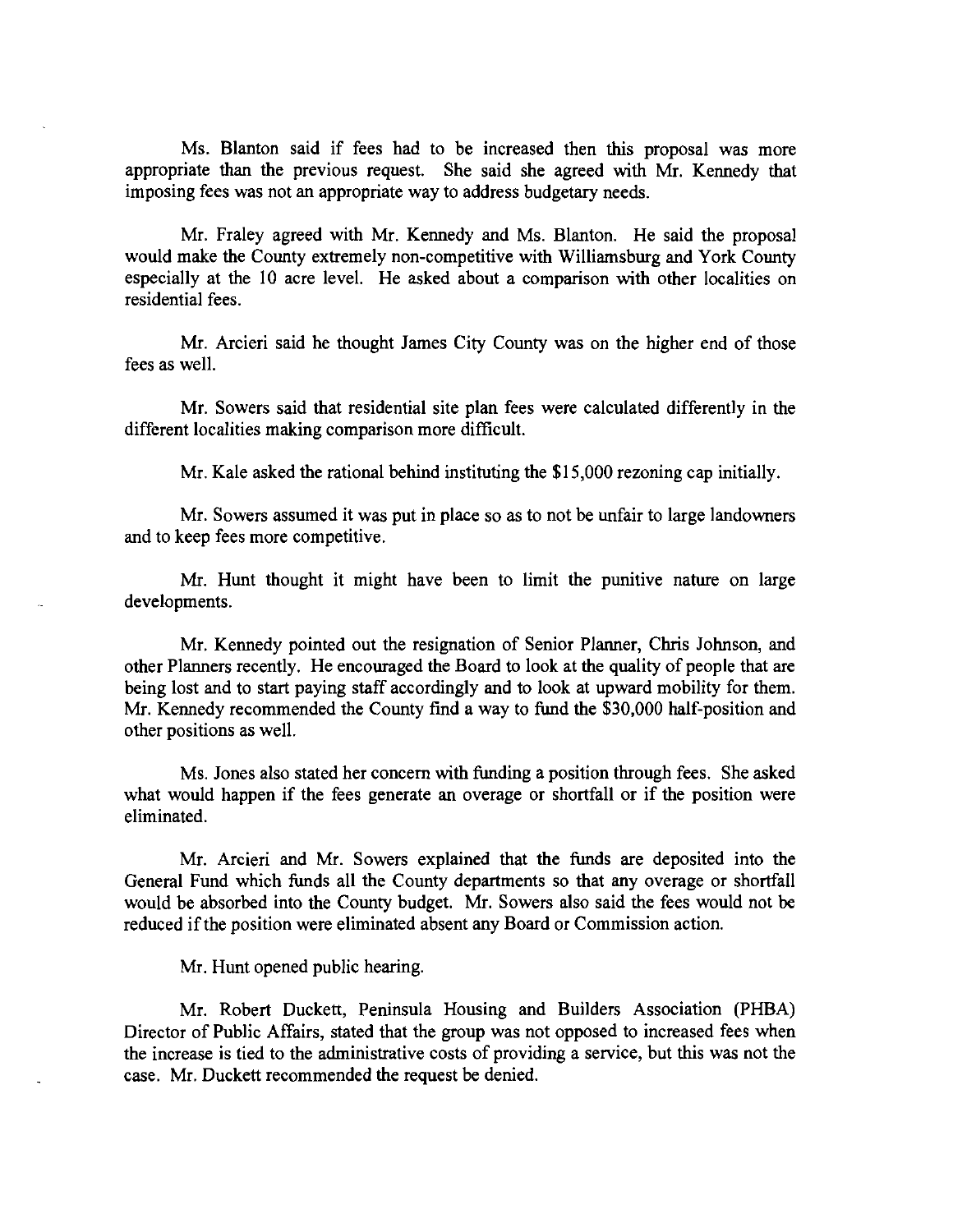Hearing no other requests, Mr. Hunt closed the public hearing.

Mr. Kennedy said that fee increases, when needed, should be adjusted according to need and included as a part of the budget. He also said he needed more information on other localities, but could consider a cap of \$20,000.

Mr. Billups stated that salaries should be included in the budget. He said he could consider increasing fees if the cap were maintained.

Mr. Kale stated that he did not like the proposal. He suggested a base fee of approximately \$650 with a cap of approximately \$20,000.

Ms. Blanton said she did not think this was an appropriate way to fund the position.

Mr. Fraley motioned to deny the request.

Mr. Kennedy seconded the motion.

The request was denied by a unanimous voice vote. AYE: Billups, Kale, Fraley, Blanton, Jones, Kennedy, Hunt (7); NAY (0).

#### 5. PLANNING DIRECTOR'S REPORT

Mr. Marvin Sowers presented the Planning Director's Report. Mr. Sowers stated staff's request for approval of an Initiating Resolution to consider a Zoning Ordinance amendment to permit wireless communications facilities in the R-4 Zoning District with a Special Use Permit.

Mr. Billups and Mr. Sowers discussed possible scenarios.

Mr. Fraley asked if any towers would be allowed by-right or if all towers would require Special Use Permits,

Mr. Arcieri said that the types of towers that are currently allowed by-right would continue to be allowed by-right.

Mr. Kale wanted to know what the amendment would allow.

Mr. Arcieri said that approval of an SUP by the Board would allow wireless communications facilities in excess of 120 feet.

Mr. Sowers said the amendment would make the District consistent with other Master Planned Communities.